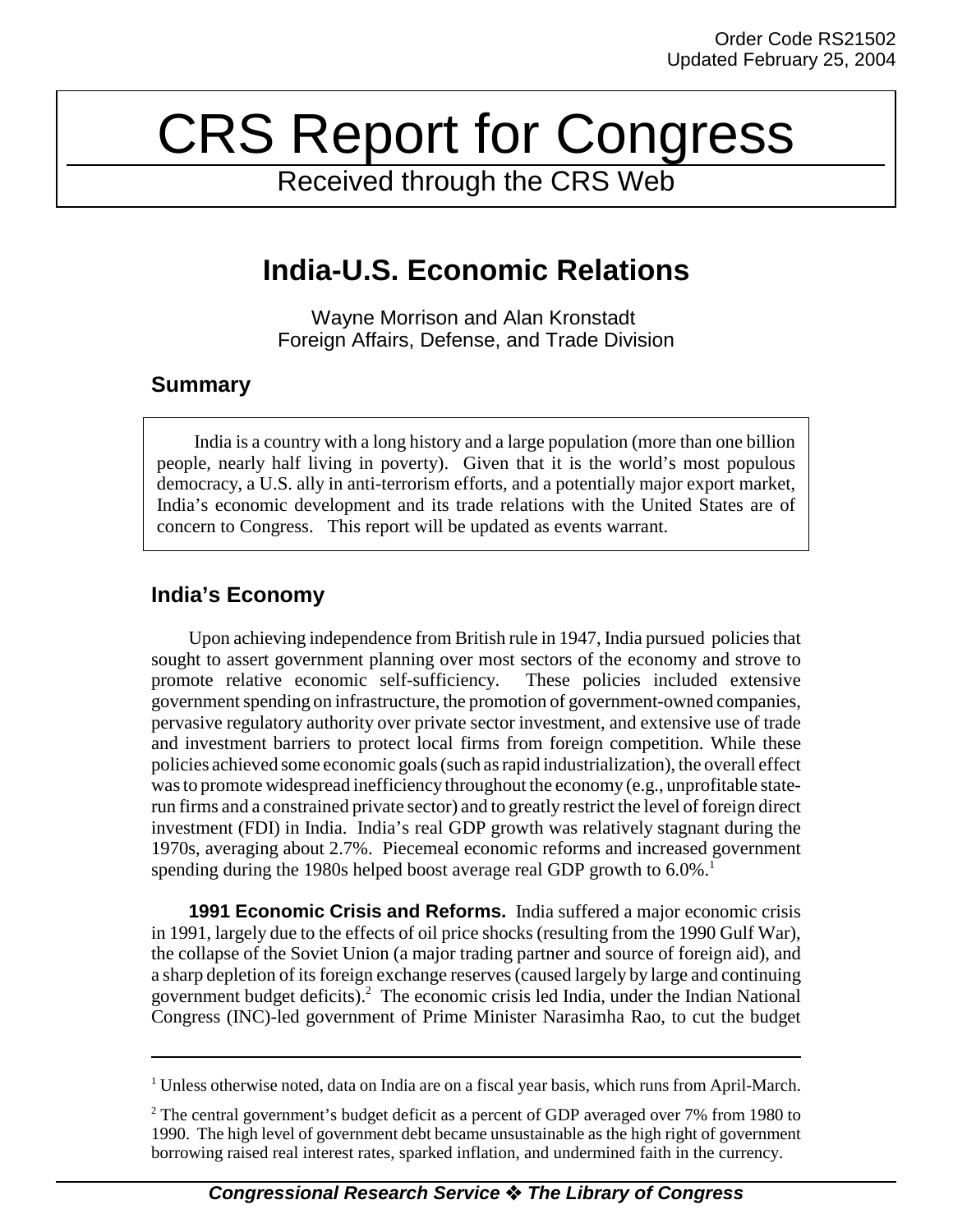deficit and implement a number of economic reforms, including sharp cuts in tariff and non-tariff barriers, liberalization of FDI rules, exchange rate and banking reforms, and a significant reduction in the government's control over private sector investment (by removing licensing requirements). These reforms helped boost economic growth and led to a surge in FDI flows to India in the mid-1990s (annual FDI rose from about \$100 million in 1990 to \$2.4 billion by 1996; more than one-third coming from U.S. investors). Reform efforts stagnated, however, under the weak coalition governments of the mid-1990s. The 1997/1998 Asian financial crisis, and U.S.-imposed sanctions on India (as a result of its May 1998 nuclear tests), further dampened the economic outlook. Following the 1999 parliamentary elections, the new Bharatiya Janata Party (BJP) — led government, under Prime Minister Atal Vajpayee, launched second-generation economic reforms, including major deregulation, privatization, and tariff-reducing measures. During the 1990s, real GDP growth averaged 5.6%.

**Current Economic Conditions.** India has experienced relatively healthy economic growth over the past few years. From 2000-2002, real GDP growth averaged 4.6%.<sup>3</sup> Global Insight, an economic forecasting firm, projects India's GDP will rise by 7.9% in (FY)2003.<sup>4</sup> By some measurements, India is among the world's largest economies. While on a nominal basis, India's 2003 GDP was \$577 billion, on a purchasing power parity (PPP) basis, it was close to \$3 trillion, making it the world's  $4<sup>th</sup>$ largest economy (after the United States, China, and Japan).<sup>5</sup> However, its per capita GDP on a PPP basis (a common measurement of a nation's living standards) was \$2,780, equal to only 7.4% of U.S. levels. Poverty is perhaps India's greatest problem. According to the World Bank, India has 433 million people (44.2% of the population) living below the international poverty measurement of less than \$1 per day.<sup>6</sup>

India's trade is relatively small: in 2002, it was the world's  $30<sup>th</sup>$  largest merchandise exporter and the  $24<sup>th</sup>$  largest importer.<sup>7</sup> India's principal exports in 2002 were textiles (22% of total), gems and jewelry (16.8%), and chemicals and related products (14.5%). Its top three imports were petroleum (27.4% of total), pearls and precious and semprecious stones (9.0%), and gold and silver (8.9%). India's top three export markets were the United States (19.5% of total), the United Arab Emirates, and Hong Kong, and its top sources for imports were the United States (6.1% of total), Switzerland, and Belgium.

<sup>&</sup>lt;sup>3</sup> India's economy is heavily dependent on agriculture, which in turn is heavily dependent on rainfall during the monsoon season. In 2002, India experienced a drought, which had a major impact on GDP growth that year.

<sup>4</sup> Source: Global Insight, *India, Interim Annual Forecast*, February 2004.

<sup>&</sup>lt;sup>5</sup> PPP data reflects foreign data in national currencies converted into U.S. dollars, based on a comparable level of purchasing power these data would have in the United States.

<sup>&</sup>lt;sup>6</sup> The World Bank notes that India has made significant progress in reducing poverty, especially in recent years. It estimates that India's poverty rate in the 1970s was over 50% Official Indian government poverty rate measurements differ from World Bank data; it estimates that the poverty rate at 26% (at the end of the 1990s), down from 36% in 1993/1994.

 $7$  The World Bank estimates that, based on the size of India's economy, its level of trade should be \$150 billion higher than it currently is.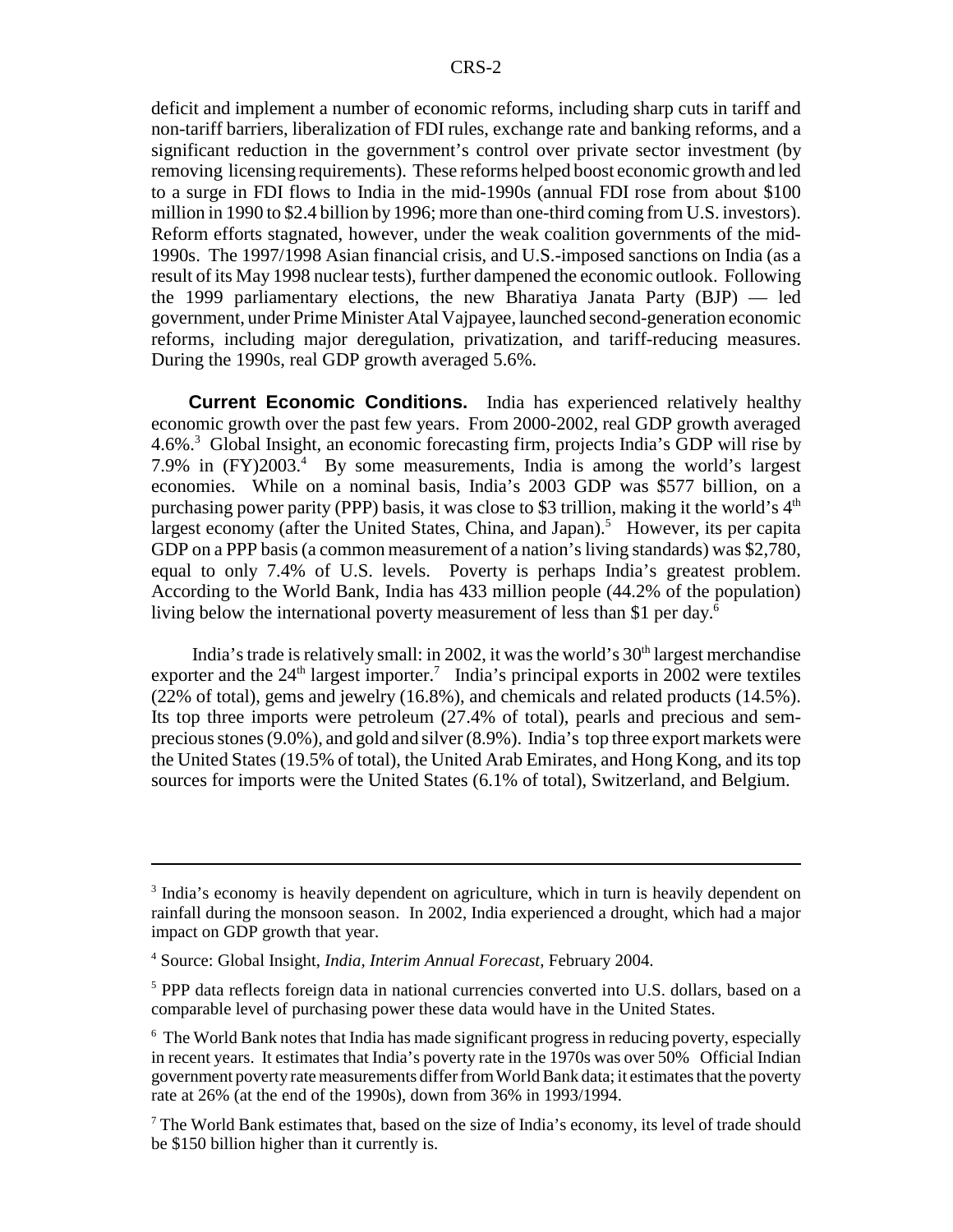**Comparisons Between India and China.** Many analysts argue that India's economy has failed to live up to its potential, especially relative to other developing countries, such as China, which has a comparable population size, but has enjoyed far greater economic development in recent years. **Table 1** indicates that both India and China experienced significant growth in population, GDP and per capita GDP (both measured on a PPP basis), trade, and FDI over the past 13 years. However, on several economic fronts, India lost significant ground to China.

|                             | India  |        | <b>China</b> |         | <b>India's Size</b><br><b>Relative to China</b> |       |
|-----------------------------|--------|--------|--------------|---------|-------------------------------------------------|-------|
|                             | 1990   | 2003   | 1990         | 2003    | 1990                                            | 2002  |
| Population (millions)       | 850    | 1,062  | 1,139        | 1,295   | 74.6%                                           | 82.0% |
| GDP, PPP basis (\$billions) | 1,189  | 2,951  | 1,583        | 6,675   | 75.1%                                           | 44.2% |
| Per Capita GDP in \$PPPs    | 1,400  | 2,780  | 1,390        | 5,150   | 100.1%                                          | 54.0% |
| Exports (\$millions)        | 17,975 | 54,000 | 62,090       | 438,500 | 28.9%                                           | 12.3% |
| Imports (\$millions)        | 23,438 | 68,800 | 42,354       | 413,098 | 55.3%                                           | 16.7% |
| FDI stock (\$millions)      | 1,592  | 34,559 | 68,513       | 490,243 | 2.3%                                            | 7.0%  |

**Table 1. Selected Comparative Data for India and China: 1990 and 2003**

 PPP refers to purchasing power parity, which reflect the purchasing power of foreign data in U.S. dollars. **Sources:** Economist Intelligence Unit (EIU) and Global Insight.

In 1990, India's economy (GDP on PPP basis) was about three-quarters the size of China's, but by 2003 it fallen to 44% China's size. India's living standards (per capita GDP on PPP basis) were slightly greater than China's in 1990, but by 2003 it had fallen to 54% of China's. India's exports relative to Chinese exports fell from 29% in 1990 to 12% in 2003, while imports dropped from 55% to 17%. India made small gains in FDI flows relative to China over this period (rising from 2% to 7%); however, the total level of FDI stock in China remains substantially higher than in India. In fact, FDI flows to China in 2003 alone (nearly \$54 billion) were 54% higher the cumulative stock of FDI in India through 2003 (about \$35 billion). Many economists attribute the sharp widening economic gaps between India and China to differences in the pace and scope of economic and trade reforms undertaken by each country, where China has substantially reformed its trade and investment regimes (which has contributed to sharp rises in GDP growth, trade, and FDI flows), India's economic reforms have been far less comprehensive and effective. For example, China's average tariff has fallen from 43% in 1992 to12% in 2002. India's average tariff during this period dropped substantially, from 128% to 32%, but still remains among the highest in the world.

#### **U.S.-Indian Economic Relations**

Trade between the United States and India is relatively small, but has risen sharply over the past two years. In 2003, U.S. exports to and imports from India totaled \$5.0 billion and \$13.1 billion, respectively (see **Table 2**), making India the 24<sup>th</sup> largest U.S. export market and the 18<sup>th</sup> largest supplier of U.S. imports. U.S. exports to, and imports from, India rose by 21.7% and 10.4% respectively in 2003 over 2002 levels. Major U.S. exports to India included chemicals, computers, and aircraft. Top U.S. imports from India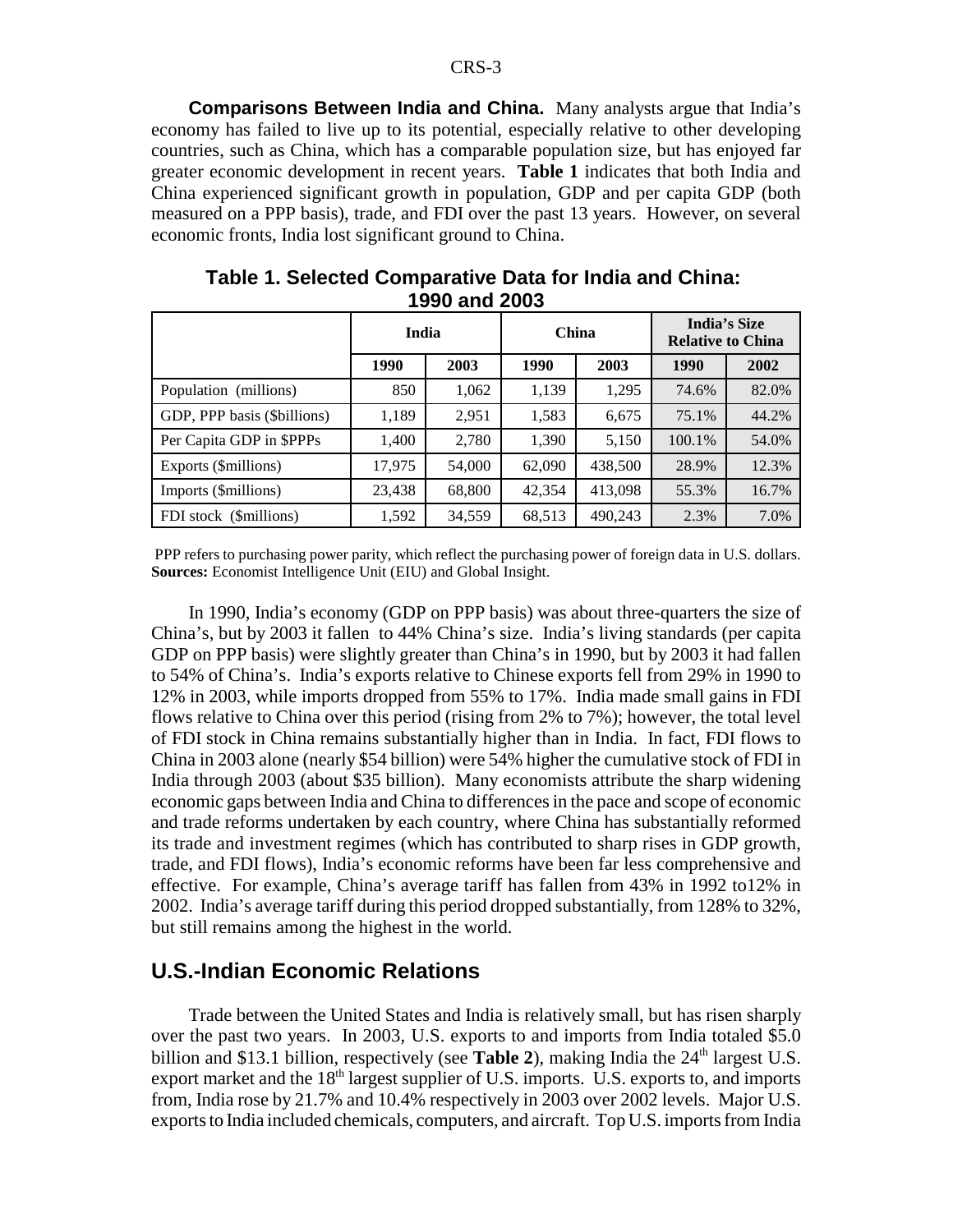were non-metallic manufactured minerals (mainly processed diamonds), clothing and apparel, and miscellaneous manufactured items (mainly jewelry).

According to Indian government data, the United States is India's second largest source of FDI (after Mauritius<sup>8</sup>), accounting for or 16% of total FDI flows to India from 1991 through July 2001. U.S. Commerce Department data on U.S. FDI flows (which differ from Indian data) estimates total U.S. FDI in India at year-end of 2002 (on a historical cost basis) at \$3.7 billion, an increase of \$900 million over 2001 levels.

|                                                                                      | 2000   | 2001  | 2002   | 2003   | 2002/2003<br>% change |
|--------------------------------------------------------------------------------------|--------|-------|--------|--------|-----------------------|
| <b>Total U.S. Exports</b>                                                            | 3,663  | 3,764 | 4,098  | 4,986  | 21.7                  |
| Chemical materials and products                                                      | 97     | 111   | 293    | 506    | 72.4                  |
| Office machines and automatic data<br>processing machines ( <i>i.e.</i> , computers) | 367    | 349   | 371    | 365    | $-1.8$                |
| Transport equipment (mainly aircraft and<br>parts)                                   | 312    | 394   | 331    | 345    | 4.0                   |
| <b>Total U.S. Imports</b>                                                            | 10,686 | 9,738 | 11,818 | 13,053 | 10.4                  |
| Nonmetallic mineral manufactures                                                     | 2,768  | 2,180 | 2,931  | 2,962  | 1.1                   |
| Articles of apparel and clothing                                                     | 2,002  | 1,934 | 2,064  | 2,156  | 4.5                   |
| Miscellaneous manufactured products                                                  | 844    | 752   | 1.073  | 1,424  | 32.7                  |

**Table 2. U.S.-India Trade: 2000-2003**  $(\Phi_{\text{max}})$ 

**Source:** U.S. International Trade Commission DataWeb.

#### **Major U.S.-Indo Trade Issues**

India's sizable population and large and growing middle class make it a potentially large market for U.S. goods and services.<sup>9</sup> However, a number of factors hamper increased economic ties. First, in addition to maintaining high tariff rates on imports (especially on products that compete with domestic products), India also assesses high surcharges and taxes on a variety of imports. Major non-tariff barriers include sanitary and phytosanitary restrictions, import licenses, regulations that mandate that only public sector entities can import certain products, discriminatory government procurement practices, and the use of export subsidies.<sup>10</sup> A variety of restrictions are placed on foreign services providers and on the level of permitted FDI in certain industries. Second, India

<sup>&</sup>lt;sup>8</sup> Many foreign firms invest in India through Mauritius for tax purposes.

<sup>&</sup>lt;sup>9</sup> Estimates of the size of India's middle class widely differ. Using Indian standards, estimates of the middle class run as high as 300 million people. The Commerce Department estimates that India has 20 million "well-off consumers" with annual incomes exceeding \$13,000, and 80 million people with incomes over \$3,500, and 100 million people with incomes over \$2,800.

<sup>&</sup>lt;sup>10</sup> Historically, India maintained extensive non-tariff barriers on many imports, based on balanceof-payments reasons. However, in 1999, a WTO dispute resolution panel ruled that these restrictions were no longer justifiable, which prompted India (in 2001) to remove many of its quantitative import restrictions (although many of these barriers were replaced with high tariffs).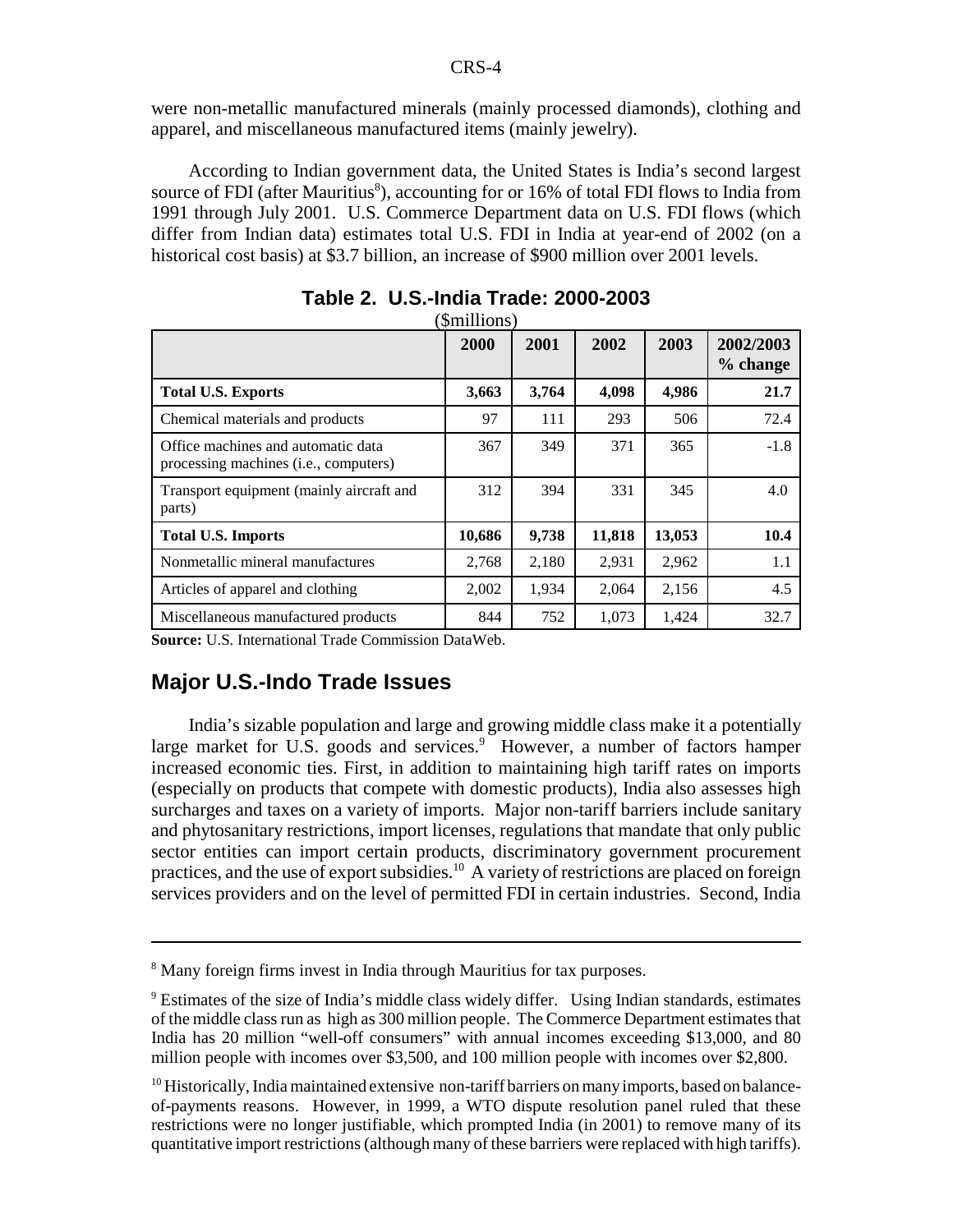continues to maintain a number of inefficient structural policies which affects it trade, including price controls for many "essential" commodities, extensive government regulation over many sectors of the economy, and extensive public ownership of businesses, many of which are poorly run. Third, despite India's attempt to develop internationally competitive information technology industries (such as software), U.S. government officials charge that India has a poor record in protecting intellectual property rights (IPR), especially for patents and copyrights. The International Intellectual Property Alliance estimates that IPR piracy in India cost U.S. firms \$468.1 million during 2002.

India's extensive array of trade and investment barriers has been criticized by U.S. government officials and business leaders as an impediment to its own economic development, as well as to stronger U.S.-Indian ties. For example, the Deputy U.S. Trade Representative asserted in February 2003 that progress in transforming the U.S.-Indian economic relationship has been "slow," due in part to India's "grudging attitude" toward imports that produces "multiple, onion-like barriers" to potential exporters. He also noted that "India's tariff and tax structure undermines its commitments in the WTO," and that its high agricultural support prices encourage overproduction in that sector.<sup>11</sup> Some U.S. interest groups have expressed concern that closer U.S.-India economic ties could accelerate the practice by some U.S. firms of outsourcing information technology (IT) and customer service jobs to India. Indian officials have expressed concern over legislation recently passed in Congress (H.R. 2673, P.L. 108-199) that limits certain federal government contractors from outsourcing work overseas.12

#### **Prospects for India's Further Economic Reform**

India faces a number of significant challenges to its goals of sustaining healthy economic growth and further reducing poverty. Many economists argue that India needs to substantially liberalize its trade and investment regimes, accelerate privatization of state firms, cut red tape and crack down on corruption, and substantially boost spending on its in physical and human infrastructure.<sup>13</sup> However, large and continuing government deficits, and the high level of public debt (equal to 62% of GDP in 2003) severely hamper the ability of the government to boost spending for needed infrastructure projects, without major reforms to the tax system and significant cuts in government subsidies. A July 2003 report of the World Bank lauded India's "impressive progress" in increasing incomes and living standards, but warned that the trend cannot be sustained unless there

<sup>&</sup>lt;sup>11</sup> Remarks by Ambassador Jon Huntsman, Deputy U.S. Trade Representative, February 5, 2003.

<sup>&</sup>lt;sup>12</sup> They have also expressed concern over proposals in the United States to limit outsourcing overseas by state government contractors (such as S. 2094, introduced by Senator Dodd) and other possible restrictions that might be placed on U.S. firms moving operations overseas. U.S. officials have countered that the best way for India to counter "protectionist" pressures in the United States is to further liberalize its markets.

 $<sup>13</sup>$  On the political front, tensions with Pakistan and continued violence in the disputed territory</sup> of Kashmir pose serious threats to India's long-term economic health.